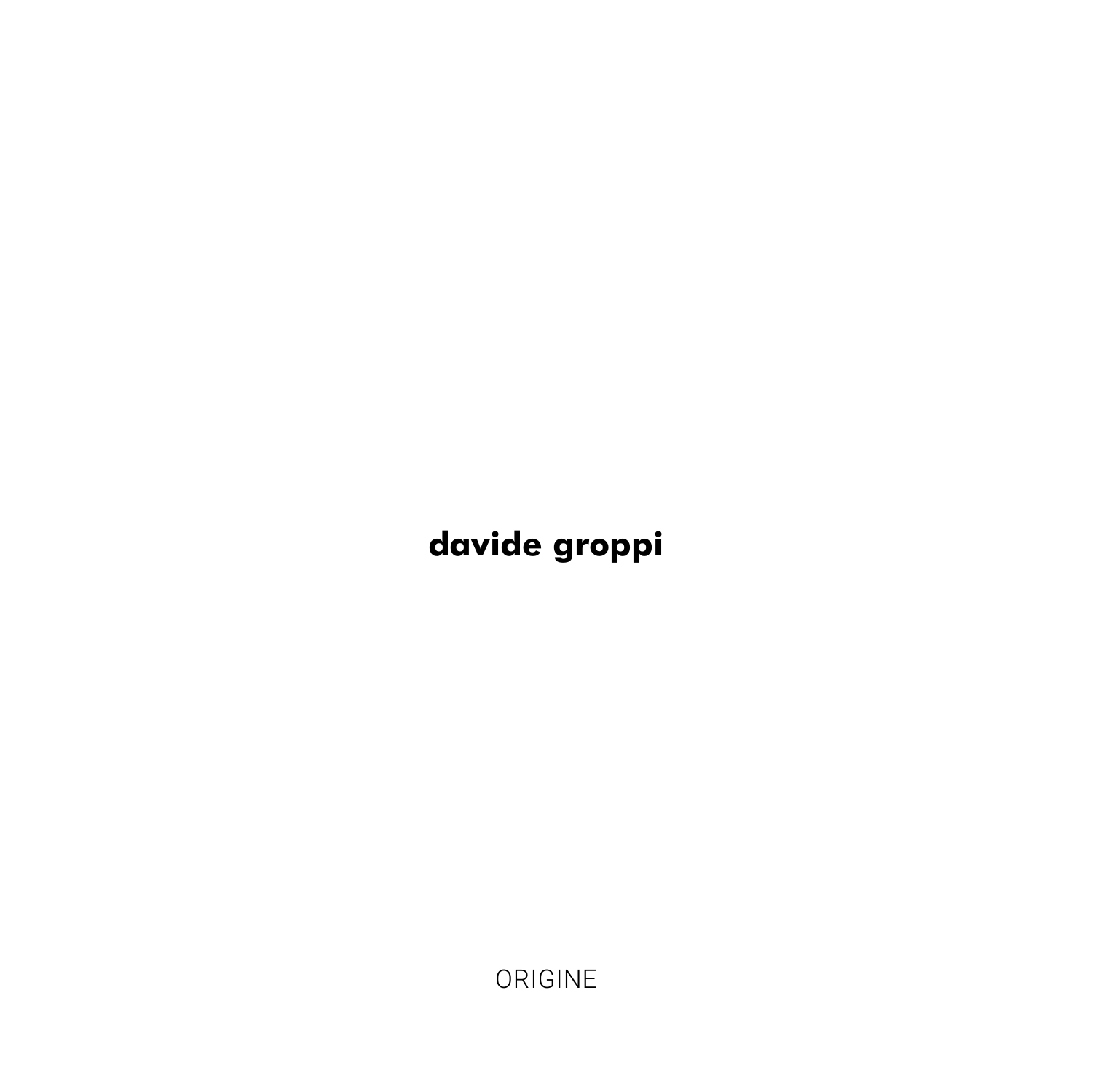

ORIGINE kommt vom lateinischen Wort "origo" und bedeutet Beginn, Geburt, Quelle.

Es beschwört einen Keim, der aus dem Boden herauskommt und sich in Richtung Himmel emporragt, wobei dessen Stängel immer dünner wird.

ORIGINE erzählt von der unendlichen Schubkraft des Menschen hin zum Universum, ein Licht, das die Unendlichkeit erforschen möchte.

Mysteriös, rätselhaft und zugleich angenehm vereint es die Faszination des Unbekannten mit dem wohligen Gefühl eines Lichts für ein anspruchsvolles und elegantes Ambiente.

Die Idee dahinter ist, Fassaden von Privatgebäuden (Version für den Außenbereich), aber auch Innenräume (Version für den Innenbereich) mit Klarheit und Persönlichkeit zu beleuchten. ORIGINE verschönert und unterstreicht jedes Ambiente mit seinem indirekten Licht, gewollt nicht invasiv, jedoch grafisch faszinierend.

ORIGINE *Design Davide Groppi and Giorgio Rava, 2020*

ORIGINE, from the Latin "origo", start, birth, source. It appears like a bud emerging from the ground and soaring upwards towards the sky, a stem that becomes increasingly thinner.

ORIGINE tells the story of the man's eternal thrust with respect to the universe, a stretched-out light that explores the infinite.

Mysterious, enigmatic but comfortable, it combines the fascination of the unknown with the pleasure of a sophisticated and elegant ambient light.

Designed to illuminate the façades of private buildings (outdoor version) as well as internal spaces (indoor version) with purity and personality, ORIGINE sculpts and enhances every environment with its indirect light, which is intentionally non-invasive, graphic and fascinating.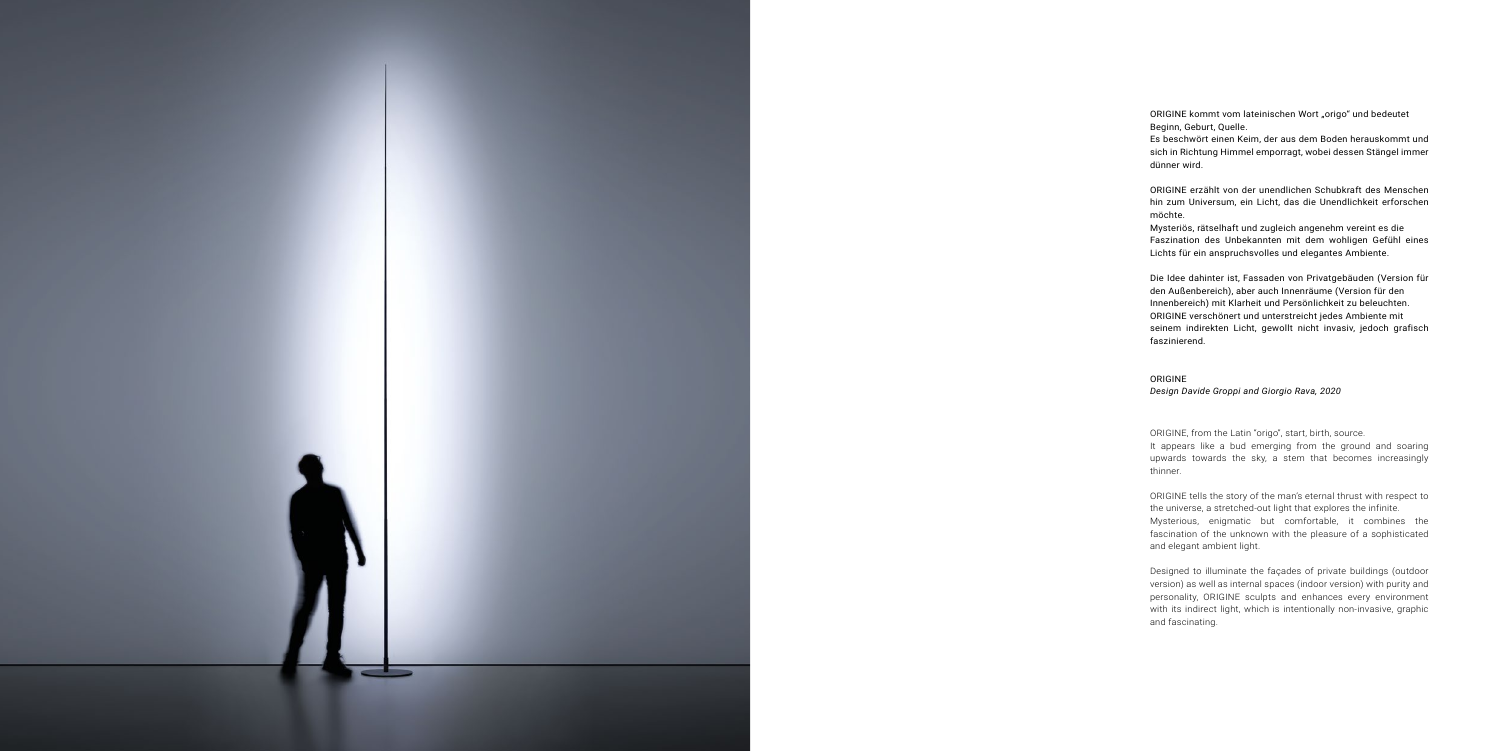| 1A20804    | NERO OPACO / MATT BLACK - 3000K | ORIGINE 290                 |
|------------|---------------------------------|-----------------------------|
| 1A20804-27 | NERO OPACO / MATT BLACK - 2700K | 24 V DC - 25<br>CAVO NERO - |
|            |                                 | DRIVER LED<br>BLACK CABLE - |
|            |                                 | INCLUDES LED                |

24 V DC - 25 W LED - 1600 lm - CRI>85 CAVO NERO - KIT DI ALIMENTAZIONE OBBLIGATORIO INCLUSO DRIVER LED INCLUSO INPUT 100-240 V - 50/60 Hz - DIMMERABILE BLACK CABLE - COMPULSORY POWER SUPPLY KIT INCLUDED INCLUDES LED DRIVER INPUT 100-240 V - 50/60 Hz - DIMMABLE

| 1A20904    | NERO OPACO / MATT BLACK - 3000K | ORIGINE 390                 |
|------------|---------------------------------|-----------------------------|
| 1A20904-27 | NERO OPACO / MATT BLACK - 2700K | 24 V DC - 30<br>CAVO NERO - |
|            |                                 | DRIVER LED<br>BLACK CABLE - |
|            |                                 | INCLUDES LED                |

24 V DC - 30 W LED - 2290 lm - CRI>85 CAVO NERO - KIT DI ALIMENTAZIONE OBBLIGATORIO INCLUSO DRIVER LED INCLUSO INPUT 100-240 V - 50/60 Hz - DIMMERABILE BLACK CABLE - COMPULSORY POWER SUPPLY KIT INCLUDED INCLUDES LED DRIVER INPUT 100-240 V - 50/60 Hz - DIMMABLE

| 1A21004    | NERO OPACO / MATT BLACK - 3000K | ORIGINE 490                 |
|------------|---------------------------------|-----------------------------|
| 1A21004-27 | NERO OPACO / MATT BLACK - 2700K | 24 V DC - 35<br>CAVO NERO - |
|            |                                 | DRIVER LED<br>BLACK CABLE - |
|            |                                 | <b>INCLUDES LED</b>         |

24 V DC - 35 W LED - 2900 lm - CRI>85 CAVO NERO - KIT DI ALIMENTAZIONE OBBLIGATORIO INCLUSO DRIVER LED INCLUSO INPUT 100-240 V - 50/60 Hz - DIMMERABILE LACK CABLE - COMPULSORY POWER SUPPLY KIT INCLUDED INCLUDES LED DRIVER INPUT 100-240 V - 50/60 Hz - DIMMABLE





## DRIVER

| 57                 |   |     |  |
|--------------------|---|-----|--|
|                    | O |     |  |
|                    |   |     |  |
| $\cdot$ 45 $\cdot$ |   |     |  |
|                    |   | 345 |  |
|                    |   |     |  |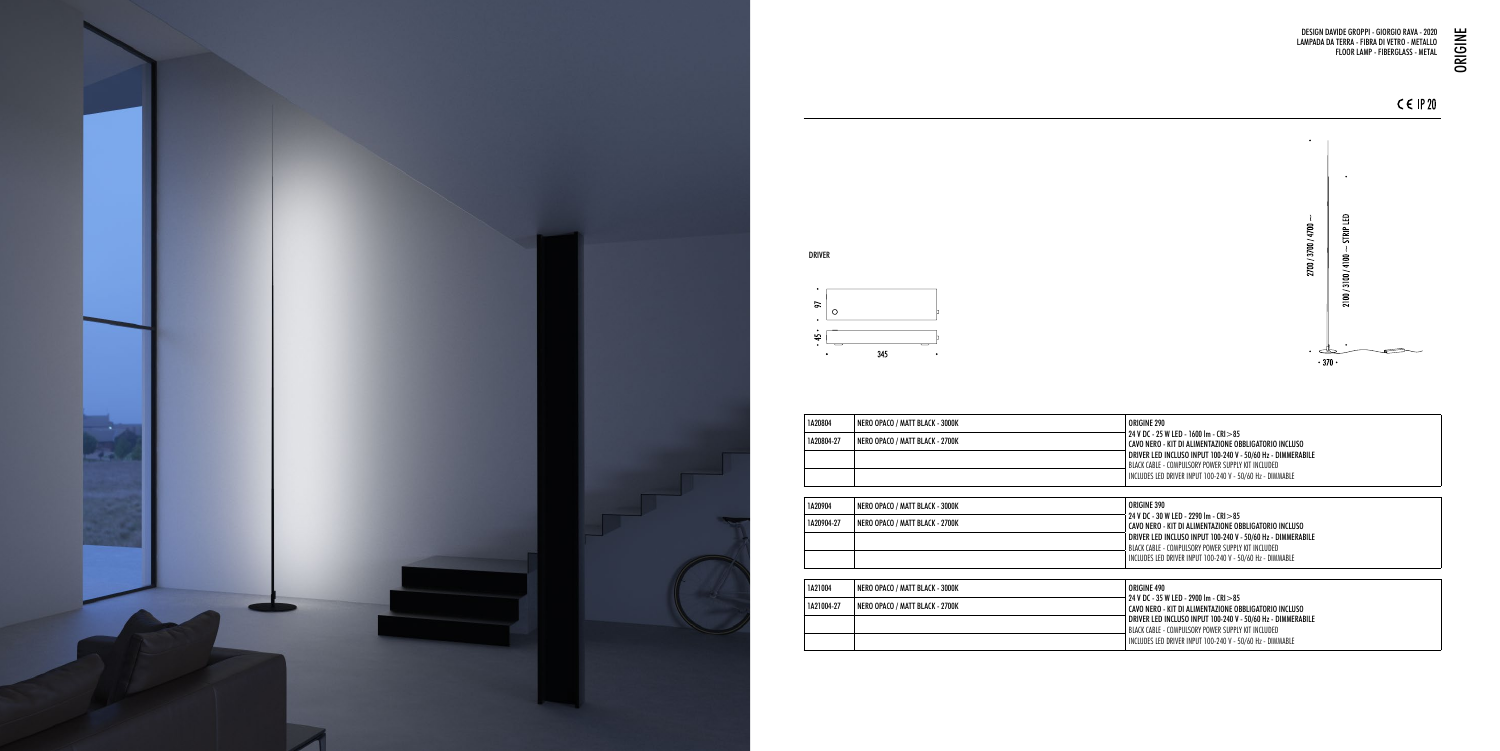DESIGN DAVIDE GROPPI - GIORGIO RAVA - 2020 LAMPADA DA ESTERNO - FIBRA DI VETRO - METALLO OUTDOOR LAMP - FIBERGLASS - METAL





| 1A08904 | NERO OPACO / MATT BLACK | 24 V DC - 40 W LED - 3000K - 2380 lm - CRI > 90<br>CAVO NERO 5 m<br>DRIVER LED INCLUSO INPUT 110-240 V - 50/60 H<br>BLACK CABLE 5 m<br>INCLUDES LED DRIVER INPUT 110-240 V - 50/60 Hz |
|---------|-------------------------|---------------------------------------------------------------------------------------------------------------------------------------------------------------------------------------|
|         |                         |                                                                                                                                                                                       |
|         |                         |                                                                                                                                                                                       |
|         |                         |                                                                                                                                                                                       |

CAVO NERO 5 m DRIVER LED INCLUSO INPUT 110-240 V - 50/60 Hz - IP67 - DIMMERABILE 1-10 V BLACK CABLE 5 m INCLUDES LED DRIVER INPUT 110-240 V - 50/60 Hz - IP67 - 1-10 V DIMMABLE

ORIGINE OUTDOOR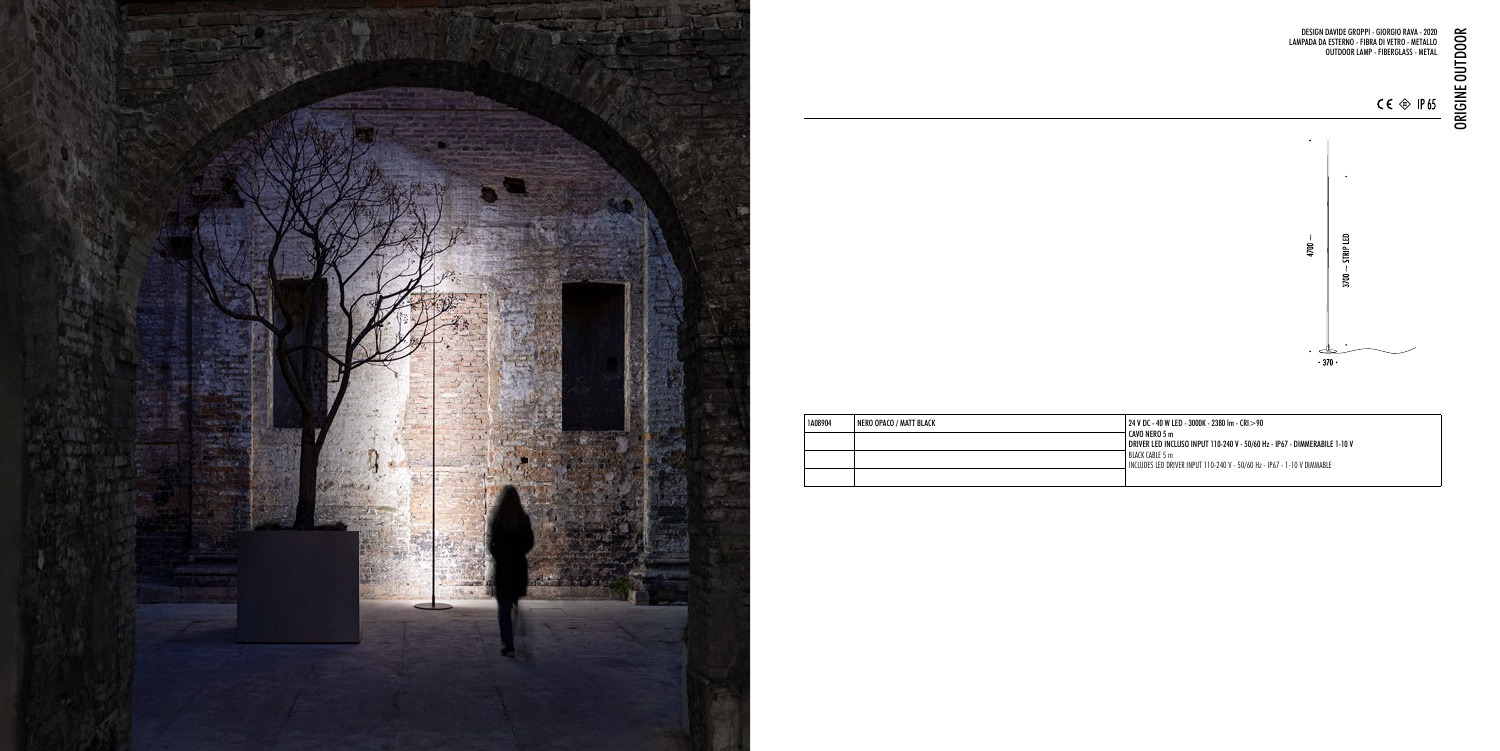